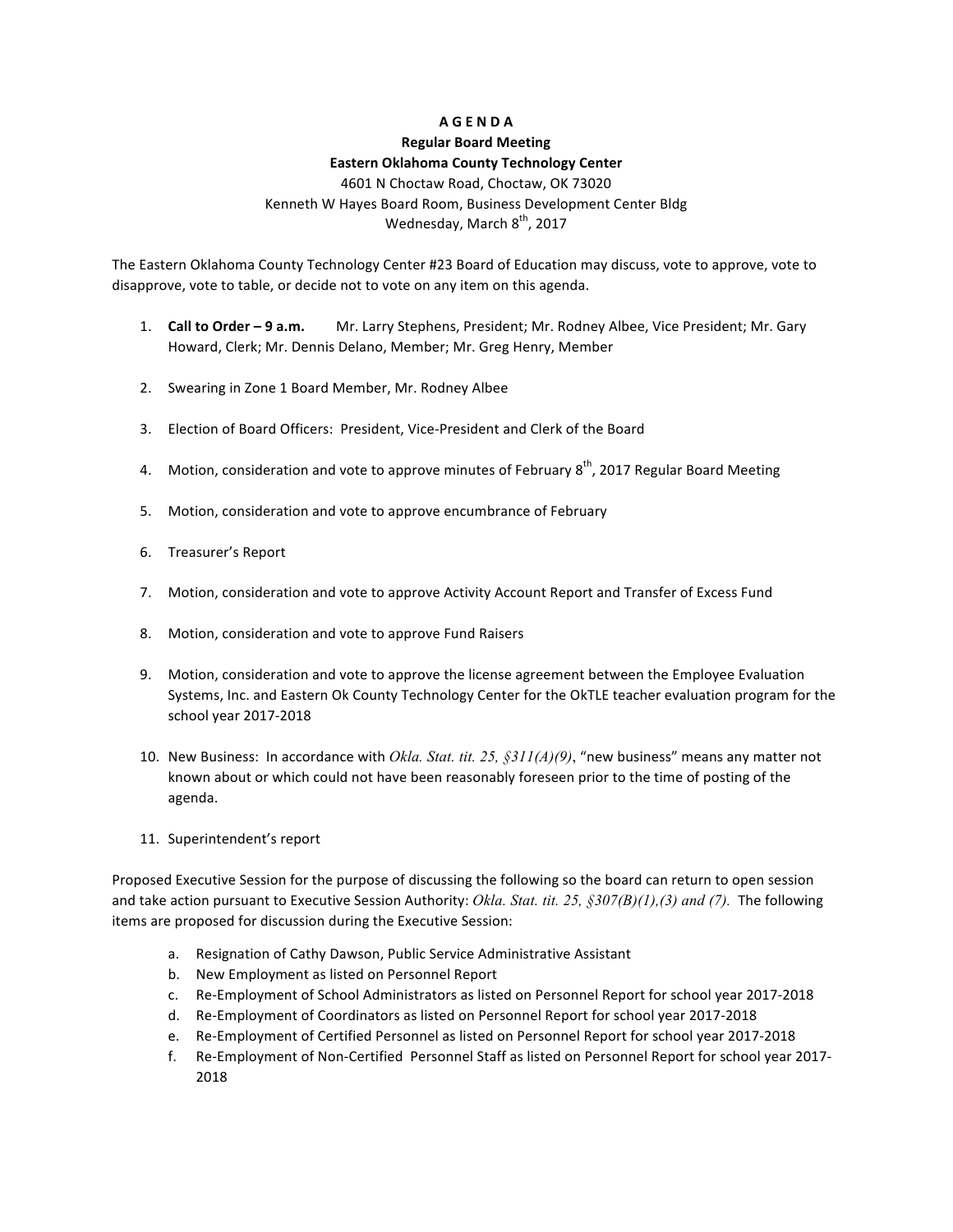- 12. Motion and vote to convene in Executive Session
- 13. Motion and vote to return to Open Session
- 14. Board President's Statement of Executive Session Minutes
- 15. Motion, consideration and vote to approve, disapprove or table the following:
	- a. Resignation of Cathy Dawson, Public Service Administrative Assistant
	- b. New Employments as listed on Personnel Report
	- c. Re-Employment of School Administrators as listed on Personnel Report for school year 2017-2018
	- d. Re-Employment of Coordinators as listed on Personnel Report for school year 2017-2018
	- e. Re-Employment of Certified Personnel as listed on Personnel Report for school year 2017-2018
	- f. Re-Employment of Non-Certified Personnel Staff as listed on Personnel Report for school year 2017-2018
- 16. Board Comments
- 17. Motion and vote for approval to Adjourn

| Agenda Posted: | Friday, March 3, 2017 by 4 o'clock p.m.            |
|----------------|----------------------------------------------------|
|                | Front door of Business Development Center building |

Posted by:

Minutes Clerk

The next Regular meeting of the Board is:

Wednesday, April 5<sup>th</sup>, 2017